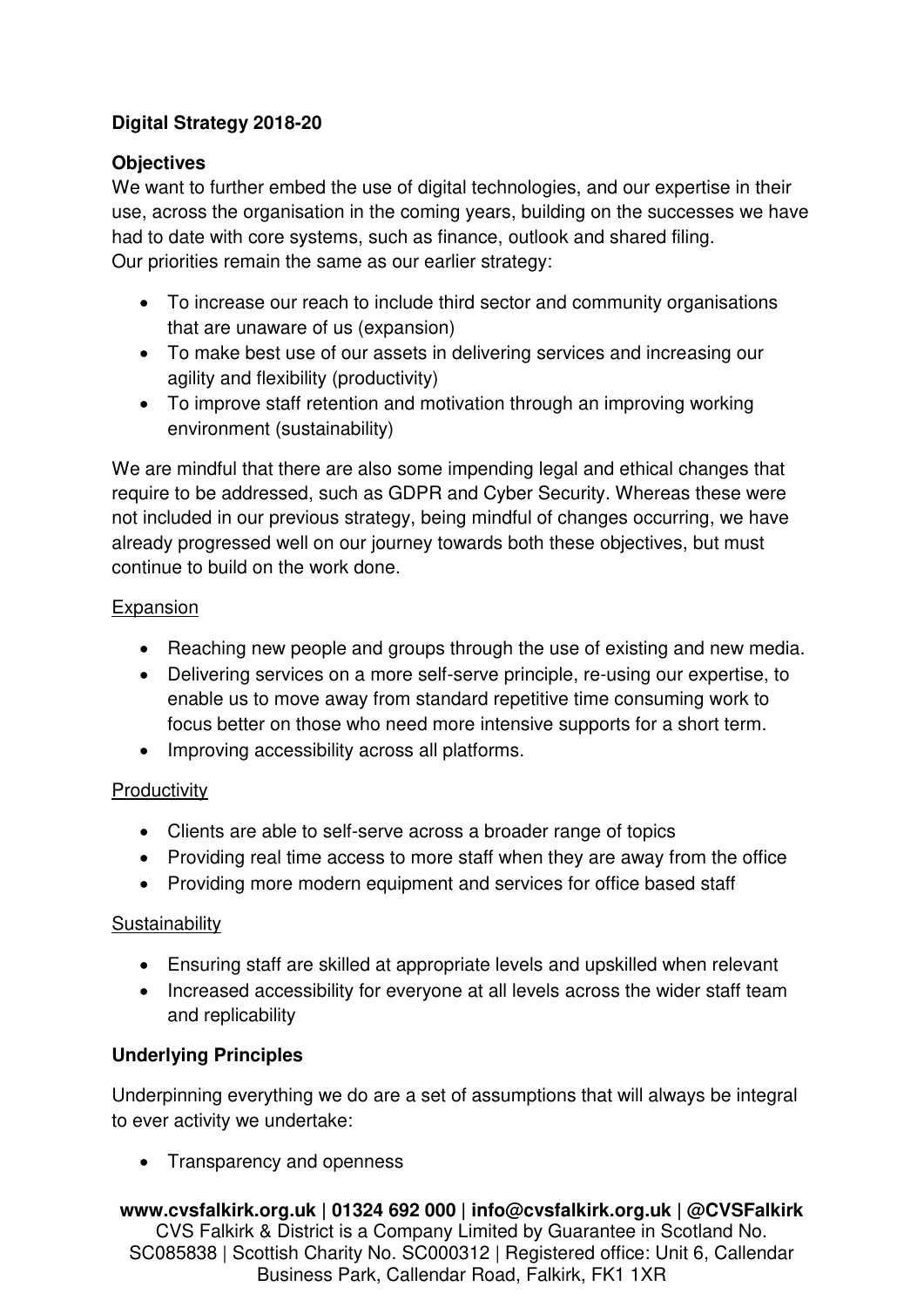- Continuous improvement
- Data security and confidentiality
- Legal compliance
- **•** Accessibility
- Developing brand awareness
- Delivery of Scottish Government's agenda for third sector interfaces

#### **How are we going to deliver this?**

We have identified both hardware and software needs to fulfil our objectives, in addition to training and staff supports. Whilst these are interlinked, we have split them into the headings of Capital and Revenue spend below:

#### Capital (or where there is a designated Reserve in our accounts)

1 The remaining 10 PCs are unable to upgrade to Windows 10, so we will have to look at a policy for replacing these. There are 2 mitigating circumstances that will assist with this process, and other staffing considerations.

At present we have 4 staff on the Aspiring Communities project who have SurfacePros and desk solutions, who will cease to be funded and whose employment contracts expire at the end of June 2019. This will release their equipment, which will only be 18 months old, for use by the wider staff team. It should be noted that Claire Kennedy is only seconded to the project, so will retain her AC funded equipment when she reverts to core staff. There is also 1 old PC in use with this project which will not be needed or replaced at the end of the project.

The 3 managers have both PCs and ipads, the latter approaching 5 years old now. There is the potential to retain this until the SurfacePros become free in July 2019. The only remaining Development Officer not having a SurfacePro is engaged for social enterprise activity, which is a shared role across Forth Valley, and could be the recipient of the final SurfacePro.

We currently retain old PCs for interns, placements, work experience etc. Our requirement for these will alter with our policy in respect of these (primarily office based) positions.

2 We will use an appropriate method of disposal of electronics, wherever possible building on our previous practice eg taking all our laptops back to vanilla, and then giving them to staff (on a ballot) to reuse at home, or providing equipment free of charge to other third sector organisations.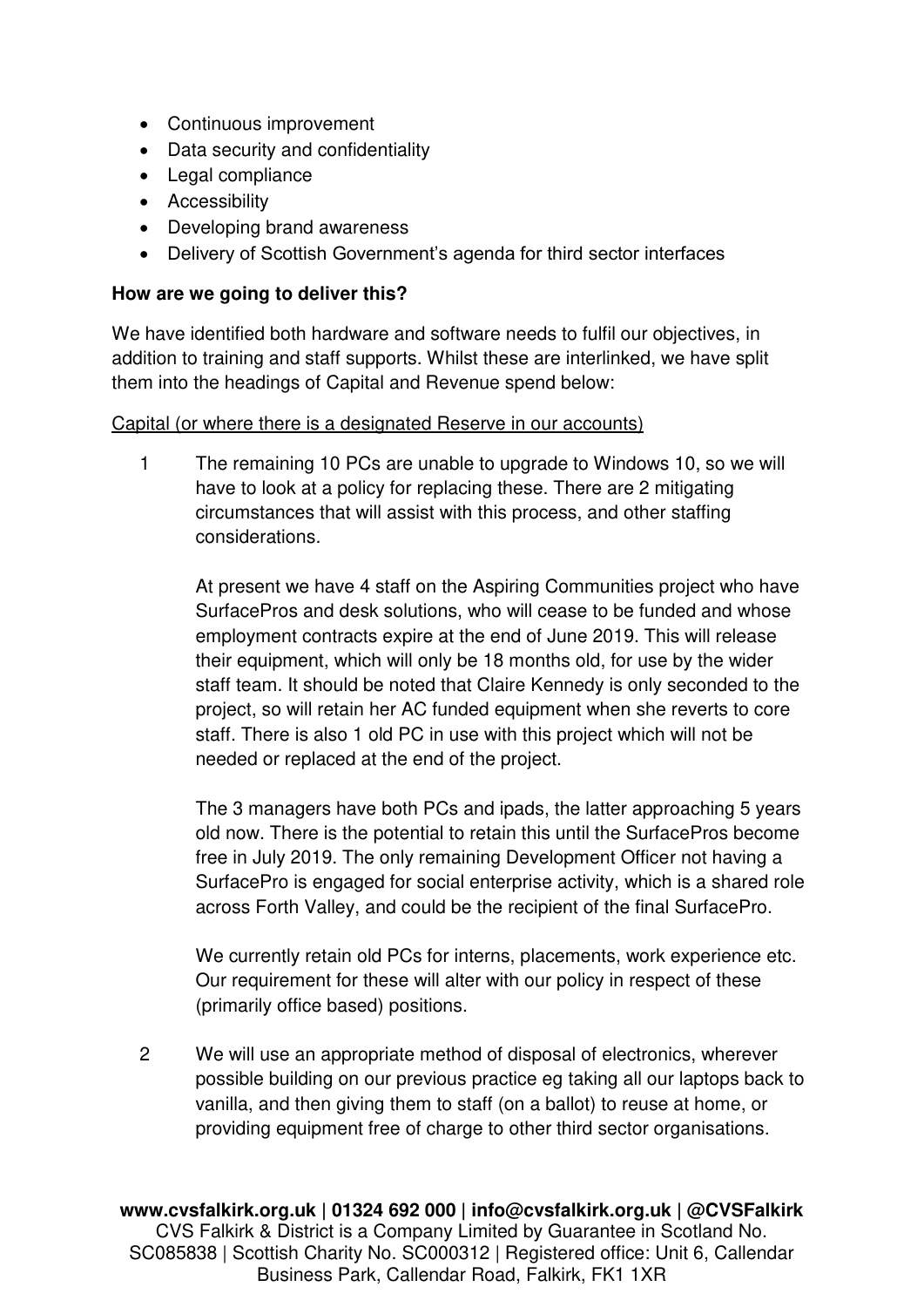- 3 Forth Valley Top Toes is spinning out as a stand-alone social enterprise and must seek external funding for its own equipment needs going forward. In the meantime it can retain the 2 old PCs they are currently using.
- 4 The Finance Officer currently has a PC in the office and a laptop at home. It had been intended to provide a cloud-based solution that permitted working from anywhere, but that was not available when the change was made. This whole working solution needs to be revisited in due course, to bring it in line with organisation protocols. Meantime we have a working solution that is satisfactory for both the organisation and the employee concerned, so change is not a priority.
- 5 Our website is an ongoing development project. To date we have prioritised accessibility spend, but going forward we need to refocus around self service and provision of a wider community resource. We had intended to develop the use of video, but this has not been achieved to date. This can be developed in a number of ways, for example:
	- To record meetings and make them available to wider audience post event, engaging through the online forums
	- To facilitate remote access to meetings and training.
	- To provide recordings of training etc as an integral part of our Resource Library to facilitate wider self-service and reduce demand on staff time.

To make best use of this technology, we will need to invest in both hardware (camera, portable projector, screen) and software (for meeting management, auto recording meetings, simple editing) and potentially in a dedicated YouTube channel to manage our growing content, because there would be significant performance problem involved in adding the actual content to our website, whereas simple embedding links would have a marginal impact. We must be mindful of the hardware restrictions imposed by the lack of upgrading of our local BT exchange and the impact that has on our bandwidth, which has no foreseeable resolution.

We anticipate looking for additional funding to help us deliver against these objectives more quickly than would be possible if we had to meet all costs from reserves.

6 MILO is in wide use (as mandated by Scottish Government) across the whole organisation. It is a heavily bespoke SalesForce solution. We have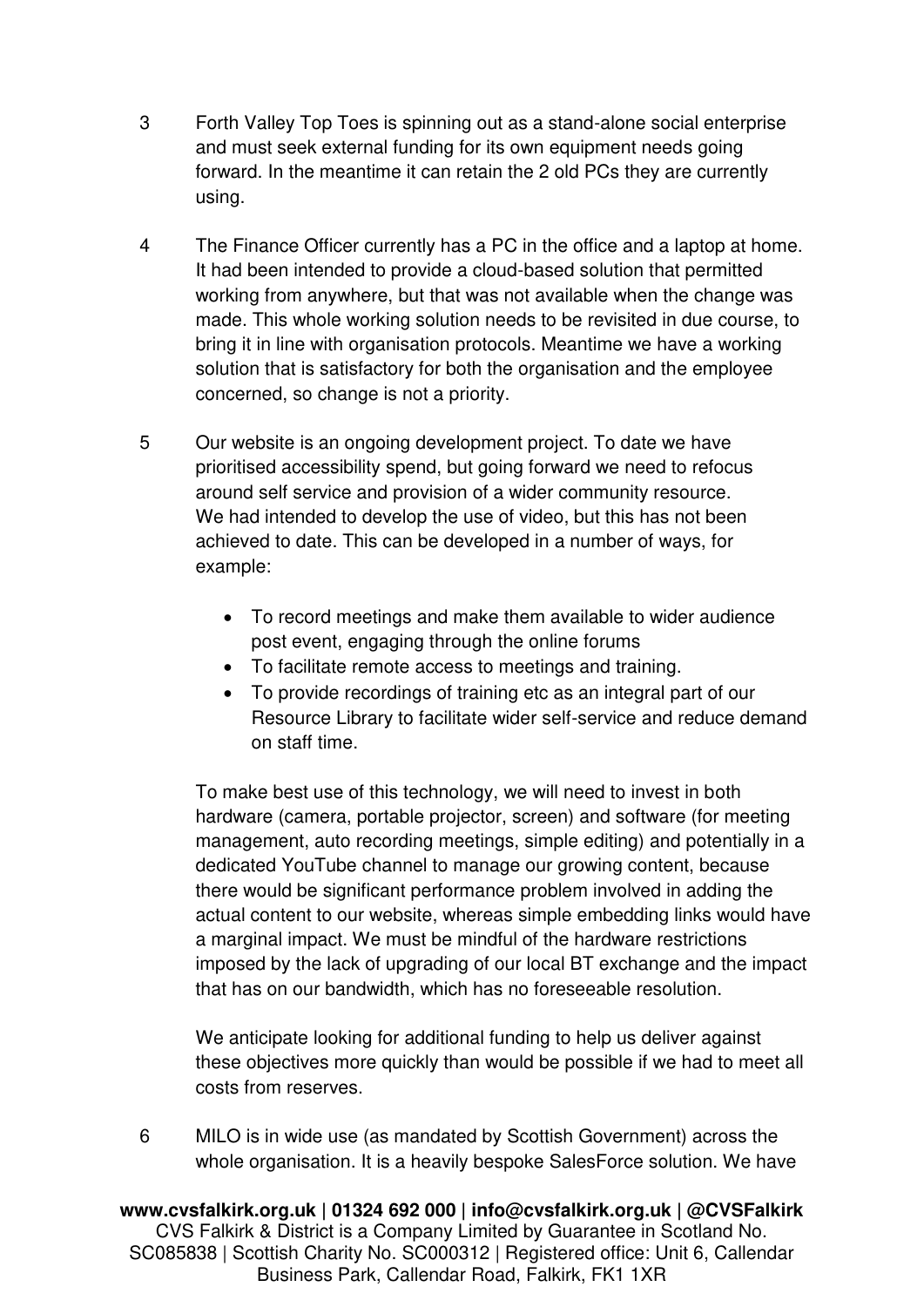worked hard to ensure that, if Scottish Government retract this as a condition of grant, we have the option to utilise our own software, which will bring additional functionality. It would be our intention in these circumstances to move across to a vanilla SalesForce for non-profits system. The first 10 licences are free, so we would need to review our usage at the time. This would enable us to transfer almost seamlessly and have all our history and data migrated.

There are ongoing discussions around the use of our data in MILO, which we know is used by SCVO – who hold themselves as the data owner – for other reasons. This is a potential breach under GDPR, so we also have a mechanism in place whereby we could move to a stand-alone SalesForce solution that automatically fed only key data field to MILO, if we determined there was a risk, and if Scottish Government insisted that its use remained a condition of grant.

Both of these options have been undertaken already by parts of the TSI network (North Ayrshire, North Lanarkshire and Dumfries & Galloway), who have helped us with the redesign of our existing solution, so we are comfortable that we can take the appropriate actions when we need to, but there is no major driver for making the change at this present time.

#### Revenue

- 1 We last undertook a staff IT training programme in early 2014, and since that time we have had a number of new employees. It is proposed that we again run the Microsoft training, with a focus on Word, Excel and Powerpoint, and that all staff (who were not on the previous training) except the managers are encouraged to attend these courses. There were 2 days for each topic in Stirling, and we are again engaging with YouTrain around delivery as a dedicated session for our staff team. When we undertook this previously we saw a productivity increase as everyone became more confident in their use of software, and it appears that the current cohort would achieve a similar benefit.
- 2 We will continue to use Mail Chimp for managing our mailing lists, as this is currently restricted from us in MILO (although would be available if we migrated to SalesForce). As we are now managing a single contact list with a matrix of opt-ins, this will ensure we can evidence GDPR compliance across all our external communications. We are at the last stages of testing, and will have this fully live by the  $24<sup>th</sup>$  May 2018. At present our use is free, but if we continue to expand its use there will potentially come a time when we will incur costs, and at that point it needs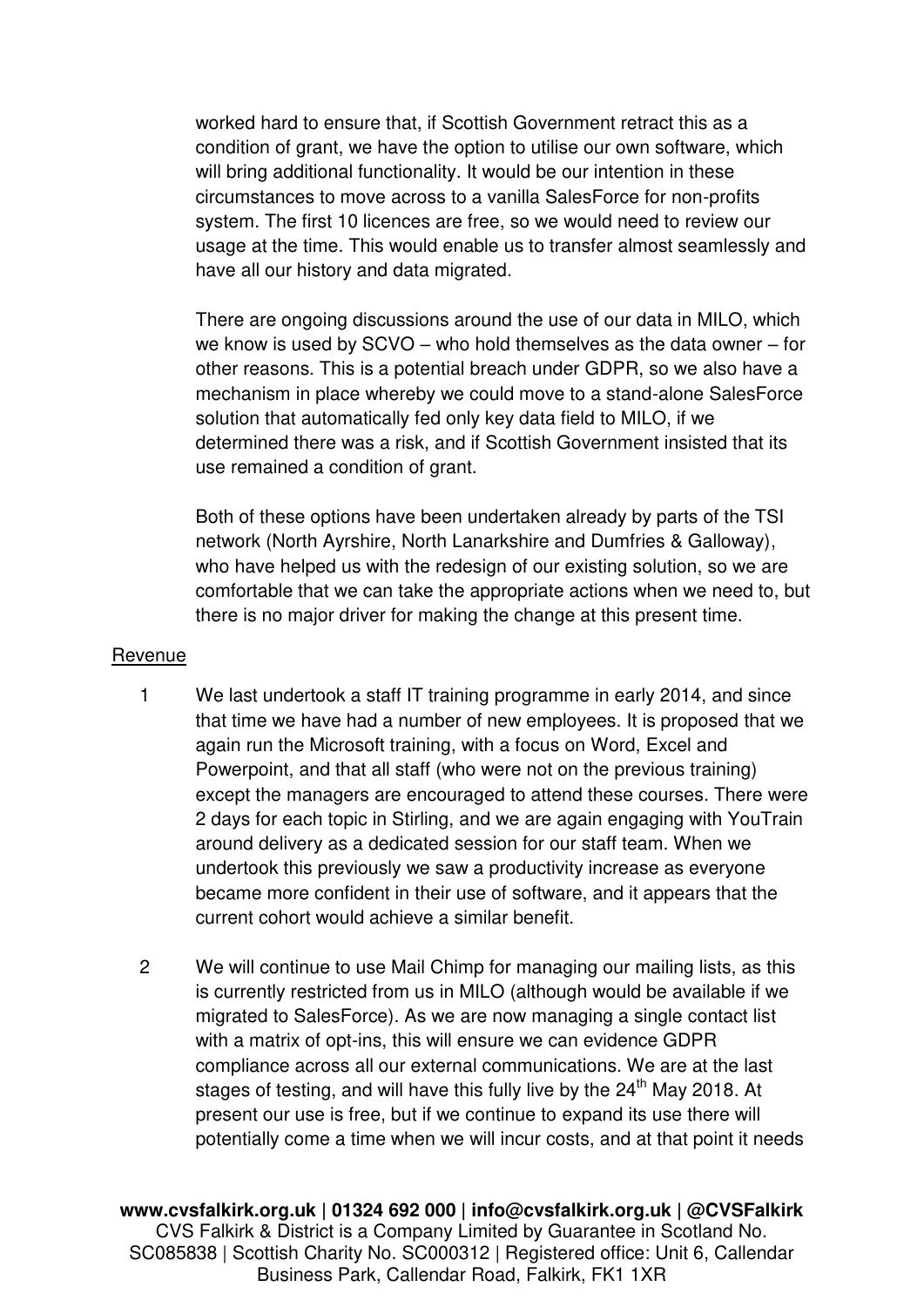to be re-evaluated for cost effectiveness against a range of alternative solutions (including SalesForce).

- 3 We are having difficulty with monitoring and reporting staff statistics, particularly around sickness absence. Having increased take-up of flexible working and everybody also working flexitime has further complicated the picture. We have identified a software solution that is free to non-profits, and we will look to implement this during the first half of 2018/19 to alleviate the difficulties.
- 4 We are engaged in a programme around cyber security with our IT partner Grant McGregor, and we will continue with this process as quickly as possible. We have no desire to start a BYODTW (Bring Your Own Device To Work) policy, so will be looking instead at securing access to all of our cloud applications by personal login and device identifier, to prevent anybody accessing them from personal or unknown devices.

We will institute an ongoing cyber security monitoring process, and ensure we both follow advice about best practice, and evidence the same. We have produced brief guidance about keeping your devices secure, storing minimum data, and are holding a cyber clean-up day (with guidance) to try to make our people and our devices as efficient as possible.

5 We can enhance the usability of our website and improve self-serve options without recourse to major expenditure, in areas such as updating our interactive forms, and improving our service directory. We would look for additional funding to support expansion of this work strand.

### **What does success look like?**

The investments of capital, revenue and staff time must enable us to achieve our objectives, or deliver step-change towards these. They should not be change for its own sake, but to meet the increasing demands on us and the wider third sector by facilitating what we can without the need for face-to-face standardisation of service delivery, and enabling everybody concerned to increase effectiveness in the most efficient and accessible manner.

In order to ensure we achieve this, we will collect evidence of progress. This will include (but is not limited to):

- Automatic analytics such as number of ebulletins opened, website page views, retweets etc
- The number of new clients who engage with us over a year and their satisfaction with our services
- The number of people engaging through our forum meetings and online discussion boards.